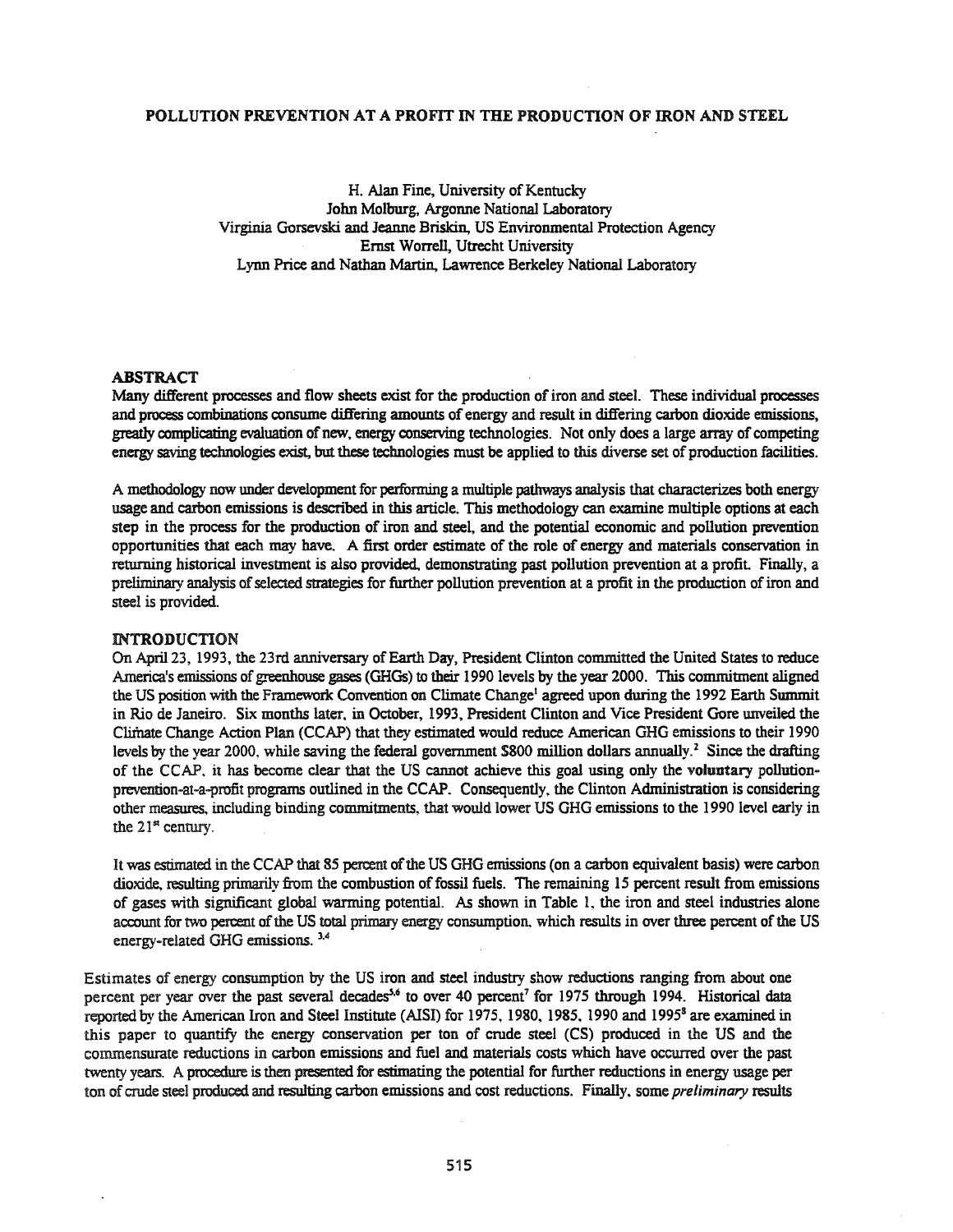are presented for the potential for pollution prevention at a profit in the US iron and steel industry.

| Sector (SIC)                      | <b>Energy Consumption</b><br>(Quads) | <b>Carbon Emissions</b><br>(Mtons) | % of Total |
|-----------------------------------|--------------------------------------|------------------------------------|------------|
| Overall US Total <sup>3</sup>     | 90.9                                 | 1.723                              |            |
| Industrial Total <sup>3</sup>     | 33.8                                 | 562                                | 33         |
| Iron and Steel (331) <sup>4</sup> | 1.8                                  | 55.1                               | 3.2        |
| Chemicals $(28)^4$                | 5.5                                  | 80.0                               | 4.6        |
| Petroleum Refining <sup>4</sup>   | 5.9                                  | 57.6                               | 3.3        |
| Pulp and Paper $(26)^4$           | 3.3                                  | 90.4                               | 52         |
| Cement $(32)^4$                   | 0.3                                  | 23.0                               |            |

Table 1. Overview of US Energy Use and Carbon Emissions

# 1975 -1995

The historical data is examined in the following section to calculate energy consumption reductions per ton of crude steel Produced. as well as carbon emission reductions and the resulting pollution prevention at a profit which may have occurred.

## Fuel and Material Consumption

The historical fuel and materials consumption figures for US iron and steel production are available annually from the AISI.<sup>8</sup> Values for the various fuel and other material inputs consumed and US crude steel production figures for 1975, 1980, 1985, 1990 and 1995 are presented in Table 2.

# Carbon Emission, Energy and Cost Factors

Carbon emission, energy and cost factors employed in the calculations in this paper are presented in Table 3. Assumptions used to develop specific factors were as follows:

## Carbon Emissions

- Except as noted, carbon emission factors are from reference 3.
- All coal is 75% carbon and all carbon is released to the environment as  $CO<sub>2</sub>$ . This is a small over estimate of carbon emissions. as a small amount of carbon remains in the steel and in the chemicals produced from the coke oven liquor.
- The total carbon emissions associated with coke consumption are the ratio (CCR) of coal used to produce coke  $\bullet$ divided by the coke produced, times the amount of coke consumed, times 75% carbon in the input coal. This allows for a charge to the iron and steel industry for coke purchases.
- Fuel oil is high-sulfur qumber 6 residual fuel oil which contains 85% by weight carbon, has a specific gravity of 0.96 and a heating value of 146,000 Btu per gallon. <sup>10</sup>
- Natural gas is pure methane and there is 12 pounds of carbon per 359 standard cubic feet
- Average emissions for US electricity generation are 352 pounds (160 kg) carbon per MWh. II
- Carbon emissions for oxygen production are associated with energy consumption of 260 kWh per ton of oxygen produced (0.4 kWh per nm<sup>3</sup>). <sup>12</sup>
- Limestone is 12% carbon by weight
- Lime production from limestone requires 1/3 ton of coal per ton of lime produced, resulting in total emissions of 0.44 tons carbon per ton lime produced.
- $\bullet$ Direct reduced iron (DRI) production requires 8.6 MBtu per ton (10 GJ/tonne <sup>13</sup>) which is primarily derived from natural gas resulting in emissions of 0.144 ton carbon per ton DRI produced.
- Pellet production accounts for 0.06 ton carbon per ton pellets.
- Sinter production results in emissions of about 0.1 ton carbon per ton sinter.
- Emissions associated with transportation and mining are not included in this analysis.

Energy

Energy factors were taken from reference 9, except as noted above.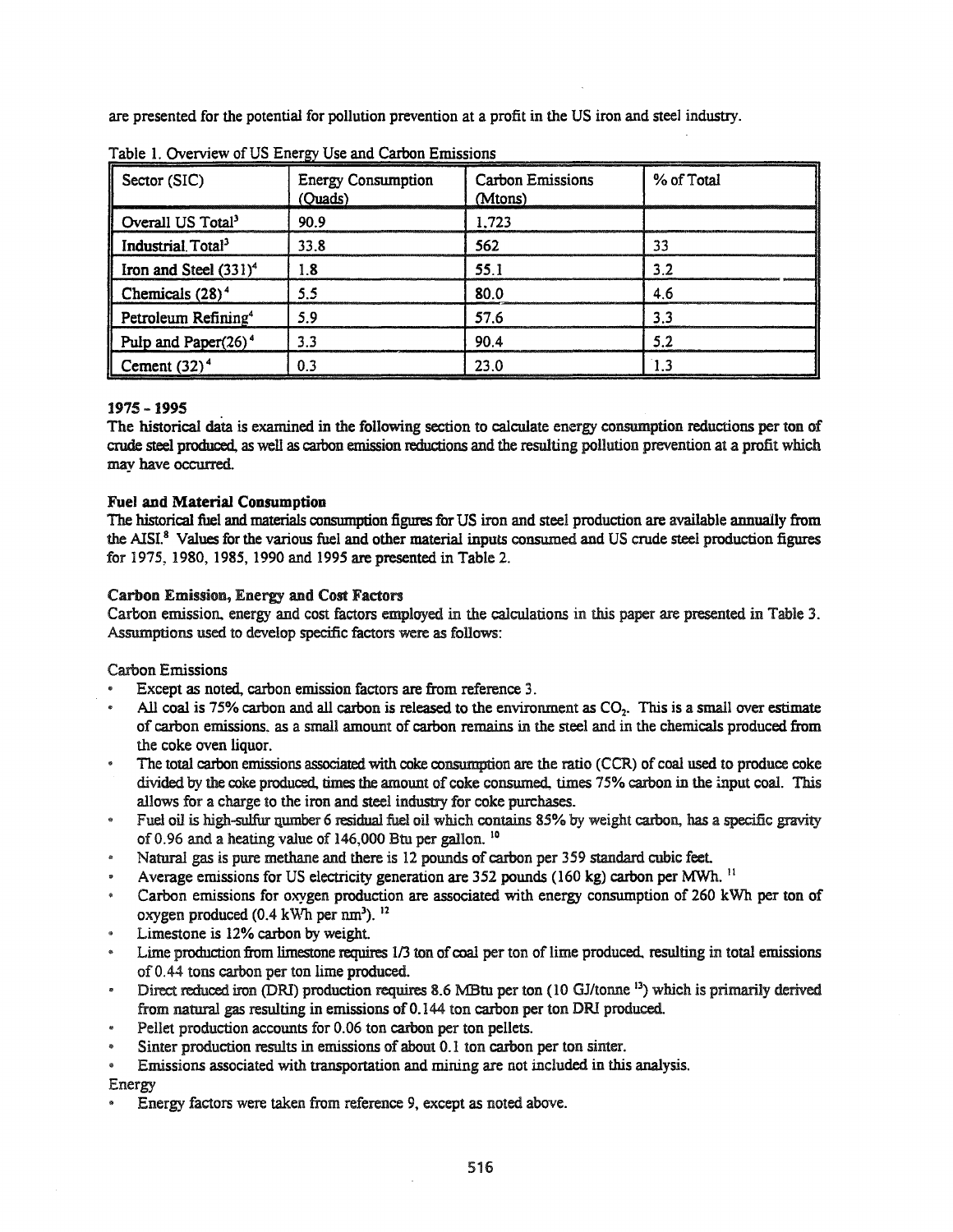| Input                  | Input            |           |           | Year    |         |         |  |
|------------------------|------------------|-----------|-----------|---------|---------|---------|--|
|                        | Units            | 1975      | 1980      | 1985    | 1990    | 1995    |  |
| coal for coke          | kton             | 75,515    | 58,446    | 34,266  | 33,807  | 26,239  |  |
| coke produced          | kton             | 51,556    | 42.128    | 23,948  | 24.032  | 19,253  |  |
| coke consumed          | kton             | 49,393    | 39.276    | 25,996  | 27,605  | 24.568  |  |
| other coal             | kton             | 3,101     | 3,011     | 2,495   | 1,485   | 1,509   |  |
| fuel oil               | kgal             | 1,449,211 | 700,345   | 233,397 | 302,000 | 167,228 |  |
| natural gas            | Mft <sup>3</sup> | 576,939   | 560,312   | 347,775 | 393,647 | 414,802 |  |
| purchased electricity  | <b>MkWh</b>      | 40,336    | 43,585    | 44,060  | 37,355  | 35,863  |  |
| oxygen                 | Mft <sup>3</sup> | 230,477   | 214,446   | 163,489 | 199,416 | 288,103 |  |
| limestone              | kton             | 2,247     | 1,023     | 760     | 728     | 1,241   |  |
| lime                   | kton             | 7.110     | 6.446     | 4,611   | 4,462   | 3,898   |  |
| carbon steel scrap     | kton             | 56,341    | 58.950    | 48,453  | 46.144  | 57.200  |  |
| stainless steel scrap  | kton             | 754       | 1,501     | 1,127   | 1,020   | 1.200   |  |
| alloy scrap            | kton             | 1,859     | 1,700     | 1,446   | 870     | 870     |  |
| iron scrap             | kton             | 3,454     | 3,274     | 1,415   | 656     | 880     |  |
| other scrap            | kton             | 1.220     | 1,735     | 1,008   | 1,399   | 1,600   |  |
| direct reduced iron    | kton             | 516       | 715       | 349     | 781     | 1,650   |  |
| natural ore            | kton             | <b>NA</b> | <b>NA</b> | 3,300   | 2.791   | 1.385   |  |
| pellets                | kton             | 69,816    | 72.562    | 57,055  | 66,758  | 74.564  |  |
| sinter                 | kton             | 35,279    | 27,901    | 17,928  | 13,491  | 13,847  |  |
|                        |                  |           |           |         |         |         |  |
| crude steel production | kton             | 116,642   | 111.835   | 88,259  | 98,906  | 104.930 |  |

Table 2. Fuel and Materials Consumption in US Iron and Steel Production

Costs

- Fuel and materials costs presented in Table 3 are at 1995 average prices.
- Capital costs presented in Table 4 have been adjusted for inflation.
- Fuel costs are from reference 3.
- Other materials costs are from reference 14, except as noted.
- Scrap is assumed to have an average cost equal to that of number 1 heavy melting steel scrap.
- Costs for sinter, pellets and ore are from reference 15.

## **Pollution Prevention at a Profit**

Based upon the fuel and material inputs, carbon emission and energy factors, and crude steel production figures presented above, energy consumption fell in the 1975 to 1995 time frame from 2.81 x 10<sup>10</sup> to 1.72 x 10<sup>10</sup> Btu per thousand ton (Btu/kton) of crude steel produced - a decrease of 38.7 percent - and carbon emissions were reduced from 0.77 to 0.47 tons carbon per ton of crude steel - a 39.8 percent reduction, see Table 4. This energy reduction per ton of crude steel is in very good agreement with "more than 40% reduction in energy consumption per ton of steel shipped" reported by Martocci<sup>7</sup> for the 1975 to 1994 time frame. The total energy consumption for crude steel production in 1995, the product of the unit energy and the total annual production, equaled 1.81 Quads. While firm 1995 energy use statistics are not available, this calculated value is close to the 1.82 Quads reported for total crude steel production in 1994<sup>9</sup>. (The 1994 production was 4% less than the 1995 production.) Assuming a constant 100,000 tons per year of crude steel production, total carbon emissions in 1995 were over 30 million tons less than what would have been expected at 1975 energy consumption rates. At the same time, 1995 fuel cost savings of almost \$2 billion, and fuel and materials cost savings of almost \$1.4 billion were achieved.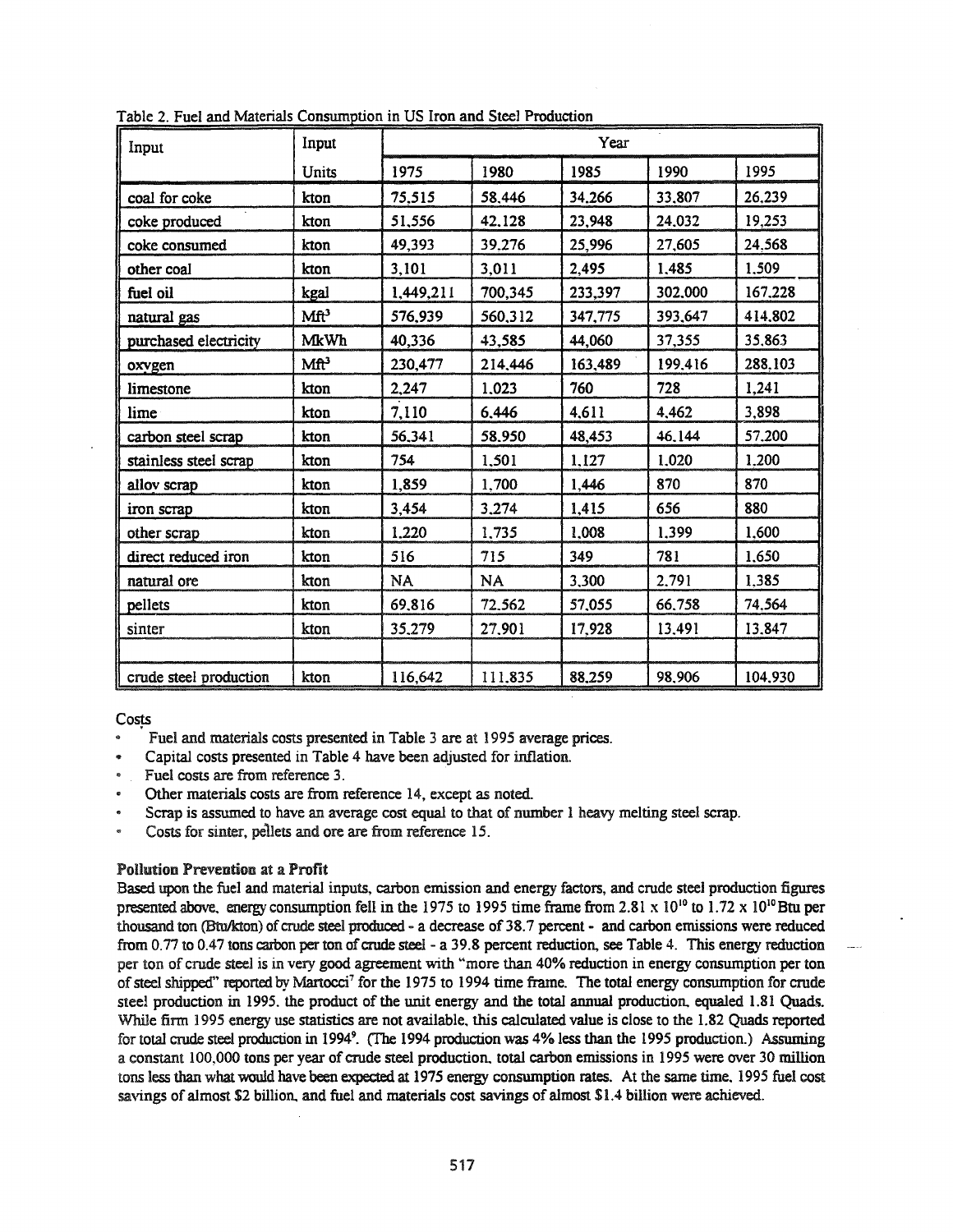| Input                       | <b>Input Units</b>    | Carbon<br>Emission | <b>Energy Rate</b>                               | Cost    |         |
|-----------------------------|-----------------------|--------------------|--------------------------------------------------|---------|---------|
|                             |                       | kton C / Unit      | Btu/unit                                         | \$/MBtu | S/unit  |
| coal for coke               | kton                  |                    | $2.68 \times 10^{10}$                            | 1.75    | 46,900  |
| coke produced               | kton                  |                    |                                                  |         |         |
| $CCR = ton coal / ton coke$ | kton/kton             |                    |                                                  |         |         |
|                             |                       |                    |                                                  |         |         |
| coke consumed               | kton                  | CCR*0.75           | $CCR \times 2.68 \times  CCR^*1.75$<br>$10^{10}$ |         |         |
| other coal                  | kton                  | 0.75               | $2.68 \times 10^{10}$                            | 1.48    | 39,664  |
| fuel oil                    | kgal                  | 0.0034             | $1.46 \times 10^8$                               | 2.55    | 372     |
| natural gas                 | <b>Mf<sup>3</sup></b> | 0.0167             | $1.00 \times 10^{9}$                             | 2.28    | 2.280   |
| purchased electricity       | <b>MkWh</b>           | 0.176              | $1.05 \times 10^{10}$                            |         | 49,600  |
| oxygen                      | Mft <sup>3</sup>      | 0.00275            | $1.83 \times 10^{8}$                             |         | 575     |
| limestone                   | kton                  | 0.12               | 0                                                |         | 4,160   |
| lime                        | kton                  | 0.44               | 0                                                |         | 52.310  |
| scrap                       | kton                  | 0                  | 0                                                |         | 122,750 |
| direct reduced iron         | kton                  | 0.144              | 0                                                |         | 111,000 |
| natural ore                 | kton                  | 0                  | 0                                                |         | 18,000  |
| pellets                     | kton                  | 0.06               | 0                                                |         | 28.000  |
| sinter                      | kton                  | 0.1                | 10                                               |         | 10,000  |

|  |  |  | Table 3. Carbon Emission. Energy and Cost Factors |  |  |  |  |
|--|--|--|---------------------------------------------------|--|--|--|--|
|--|--|--|---------------------------------------------------|--|--|--|--|

| Table 4. Annual Emission Reductions and Operating Savings and Capital Expenditures |  |
|------------------------------------------------------------------------------------|--|

| Table +. Allingal Linussion Acquedions and Operating Savings and Capital Expenditures |        |        | Year   |         |         |
|---------------------------------------------------------------------------------------|--------|--------|--------|---------|---------|
|                                                                                       | 1975   | 1980   | 11985  | 1990    | 1995    |
| <b>Energy Consumption</b><br>$(10^7 \text{ Btu} / \text{ton CS})$                     | 12.81  | 12.41  | l2.12  | 11.97   | 1.72    |
| Carbon Emissions<br>$\left \left(\text{ton } C / \text{ton } CS\right)\right $        | 10.77  | 10.66  | 10.57  | 10.53   | 10.47   |
| Annual Energy savings<br>$\left \left\{ \left( M1995\$ / 100,000 tons CS)             |        | \$623  | 5877   | \$1,522 | \$2,066 |
| Annual Material and Energy<br><b>Savings</b><br>$(M1995\$ / 100,000 tons CS)          |        | (S141) | \$93   | \$1,952 | \$1,374 |
| Annual Carbon Emission<br>llreductions<br>$M$ ton C / 100,000 tons CS)                |        | 10.6   | 18.6   | 122     | 127.9   |
| Capital Expenditures<br>(M1995\$)                                                     | IS6707 | \$4883 | \$1976 | \$2682  | \$2,395 |

Significant capital investment was made by the US iron and steel industry for new productive capacity, replacement of aging capacity, and increased labor productivity between 1975 and 1995. As shown above, this investment has also resulted in large improvements in energy efficiency and reductions in carbon emissions. The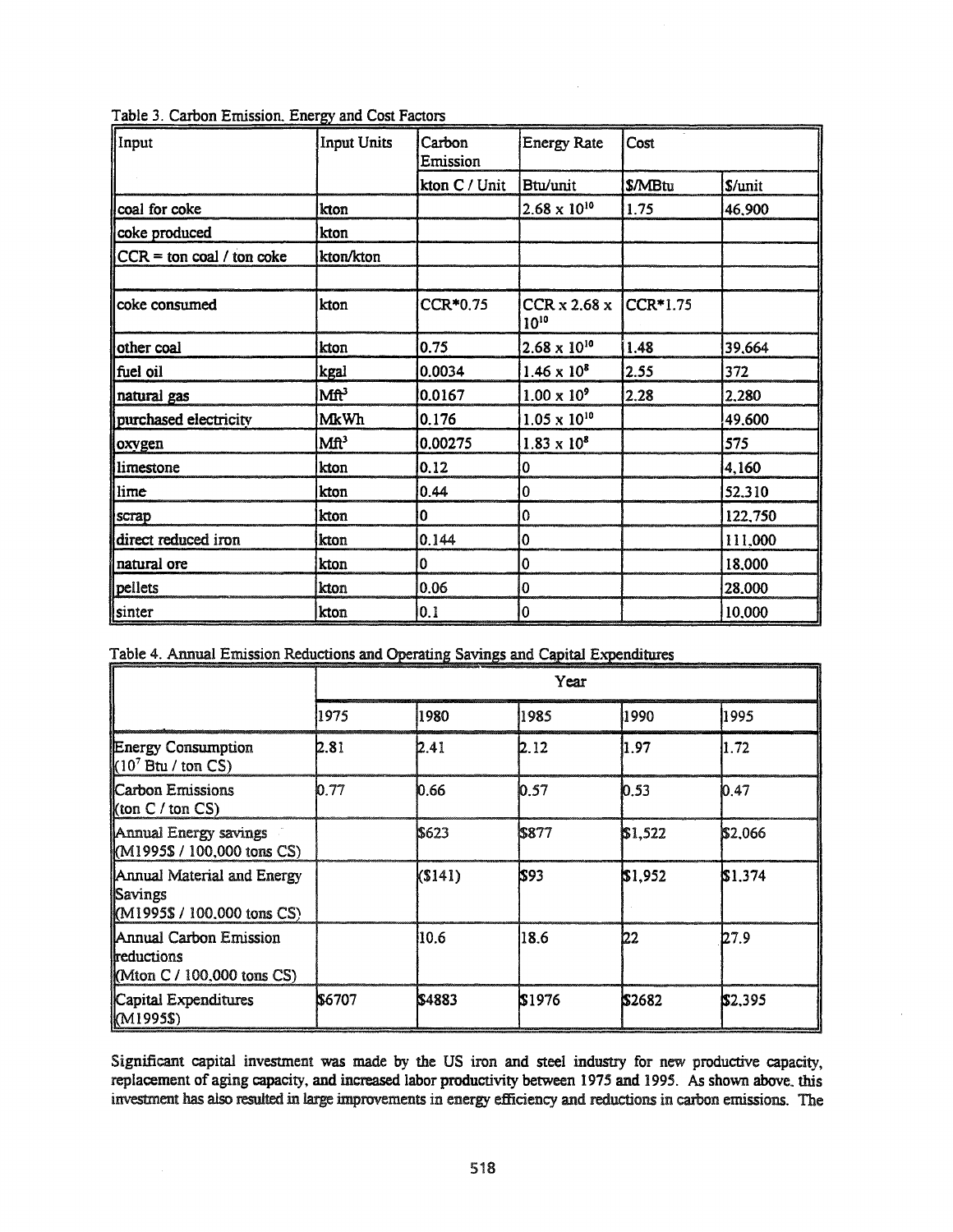data - a portion of which is shown in Table 4 - can be used to estimate the net present value of the investment made after credit is taken for energy and materials savings. The net present value analysis of only total investments and energy and materials savings suggests that these savings contributed substantially to the profitability of the industry, with over 60% of the present value of the investment returned through savings in energy and materials.

### THE FUTURE

Electric arc furnace (EAF) production increased from under 20 percent to over 40 percent oftotal steel production and continuous casting from less then 10 to over 90 percent of US steel production from 1975 to 1995.<sup>8</sup> It is, thus, unlikely that the tremendous savings in energy and the reductions in carbon emissions that these technologies have brought to iron and steel making can be projected to continue in the future. There are, however, many technologies in use in other countries or under development, that might result in significant energy savings and pollution prevention at a profit. The IISI, for example, enumerates eight technologies that are in use in the production of crude steel in Europe for reducing carbon emissions.<sup>11</sup> Only one of these, coal injection into the blast furnace, is practiced in the US, and of the 47 US blast furnaces, only 15 furnaces at 7 sites are equipped for coal injection. These 15 furnaces account for about one third of US hot metal production. Based on the European experience, substantial potential exists for increasing the amount of injection at these facilities and for extending the technology to other furnaces.

The CANMET study of the Canadian iron and steel industry showed very significant energy reductions were possible in that country between 1990 and 2020 using technologies with reasonable rates of return. <sup>16</sup> This analysis was based upon a mathematical model for integrated and EAF steel plants which followed from an earlier lISI study<sup>17</sup> of energy consumption in iron and steel production. The complexity and interactions of new processes added to the flow sheet for iron and steel production necessitates such a model approach. The following sections describe the methodology employed in this work to analyze the potential for future energy and carbon emission reductions, and the results of some preliminary assessments.

#### Technical Options

A large number of options that could be applied to reduce energy consumption and carbon emissions was identified by searching the open literature. These options are presented in Tables 5 and 6 along with estimates for their energy-conservation and carbon-emission-reduction potentials and costs. Entries are from actual installations when data were available or from engineering calculations when plant data were unavailable.

# Conservation Supply Curve Metbodology

Corlservation supply curves were developed in the 1970's as a means of representing the aggregate energy conservation potential of energy efficiency technologies and measures. <sup>23,24</sup> Specifically, the conservation supply curve shows the cumulative energy savings available at a given level of average cost, e. g., dollars per million Btu. Conservation supply curves are created by ranking options by their cost of conserved energy, which accounts for both the costs associated with implementing and maintaining a particular technology or measure and the energy savings associated with that option over its lifetime.

The ranked options can then be added to the curve in order of increasing average cost. With each increment of average cost, the available increment of energy savings is added to the curve. Care must be taken in constructing the curve to avoid double-counting in cases where the application of one option either.affects or depends on the implementation of other options. This is an important issue and is not trivial to implement. For example, in the case of a steel plant, energy efficiency may be improved by coal injection, replacing coke utilization. This, however, changes the analysis of conservation measures at the coke plant. Similarly, blast furnace gas may be used in a power boiler, but this reduces its availability for coke oven underfiring or for the hot blast stoves.

The conservation supply curve method is an important policy tool, because of its value in showing conservation potential. However. improperly constructed it can mislead the policy debate. Therefore. a simulation model of iron and steel production has been constructed to assure that proposed conservation options are properly represented. Furthermore, a model is essential to clarify the impact of conservation measures on net  $CO<sub>2</sub>$ emissions.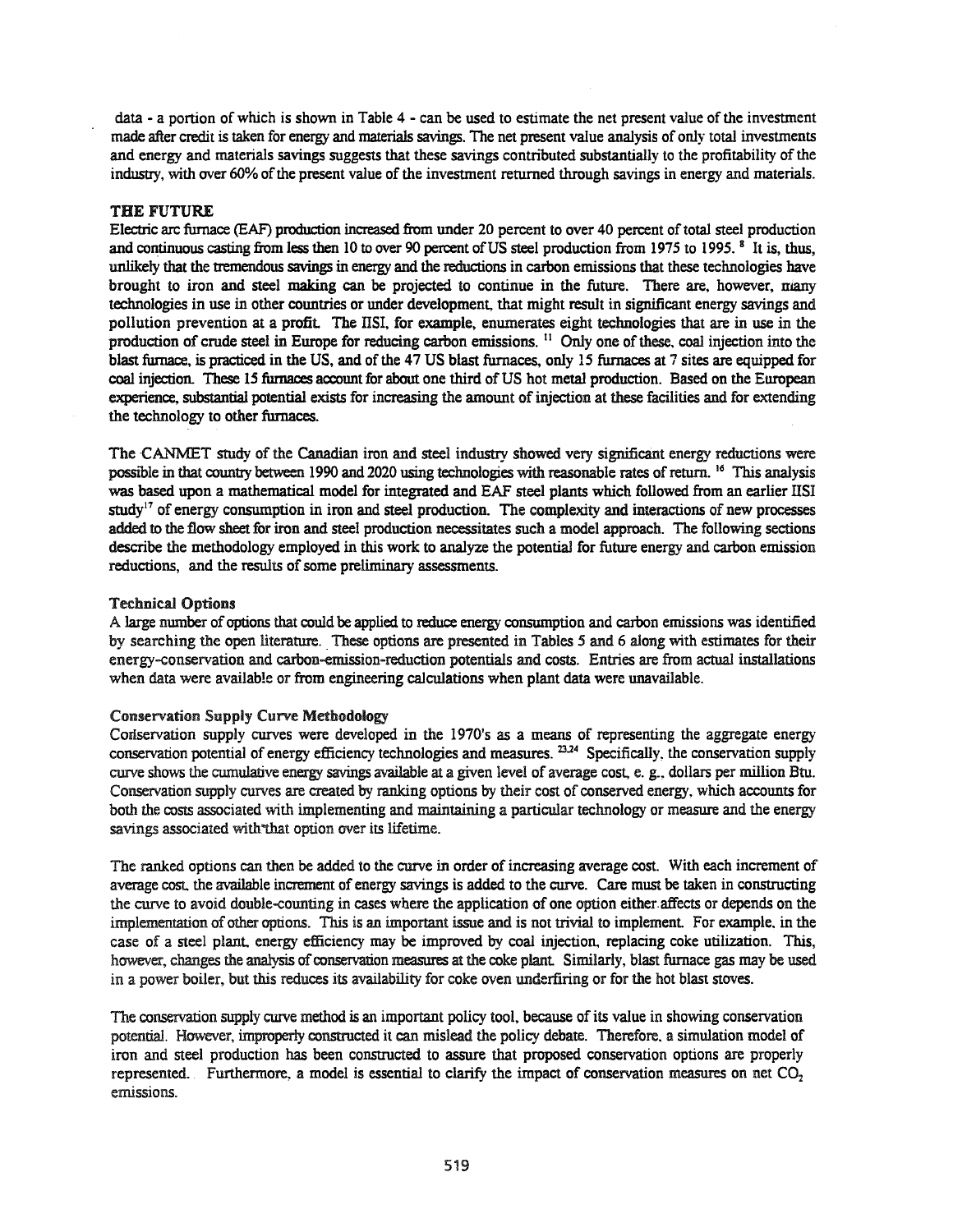| Option                                                              | <b>Energy Savings</b>                                                              | $CO2$ Reduction<br>$($ % of total $\alpha$ .<br>emissions) | <b>Operating Cost</b><br><b>Savings</b> | <b>Retrofit Capital</b><br>Cost                 | New plant Capital<br>Cost                                | <b>Remarks</b>                                                                                                                                                                                                                                                                                       | References |
|---------------------------------------------------------------------|------------------------------------------------------------------------------------|------------------------------------------------------------|-----------------------------------------|-------------------------------------------------|----------------------------------------------------------|------------------------------------------------------------------------------------------------------------------------------------------------------------------------------------------------------------------------------------------------------------------------------------------------------|------------|
| Conversion of open hearth to<br>basic oxygen furnace<br>steelmaking |                                                                                    |                                                            |                                         |                                                 |                                                          | No open hearth facilities operating in the US<br>since 1992.                                                                                                                                                                                                                                         |            |
| Iron Ore preparation                                                |                                                                                    |                                                            |                                         |                                                 |                                                          |                                                                                                                                                                                                                                                                                                      |            |
| Pelletized ore feed                                                 |                                                                                    |                                                            |                                         |                                                 |                                                          | Use of pelletize ore feed increasing. Sinter is<br>only 17% of the blast furnace feed (1994)<br>and has been declining since 1980.                                                                                                                                                                   |            |
| Sinter plant heat recovery                                          | 0.39 GJ/tonne sinter                                                               | 0.3%                                                       |                                         | 2-3 US\$/tonne<br>sinter                        |                                                          | Based on recovery system at Hoogovens,<br>The Netherlands.                                                                                                                                                                                                                                           | 18,9       |
| Sinter feed material<br>optimization                                |                                                                                    |                                                            |                                         |                                                 |                                                          |                                                                                                                                                                                                                                                                                                      |            |
| <b>Coke Preparation</b>                                             |                                                                                    |                                                            |                                         |                                                 |                                                          |                                                                                                                                                                                                                                                                                                      |            |
| Coke plant dry quenching                                            | 800-1200 MJ/tonne<br>(400-500 kg steam/tonne<br>coke, or 80-100 kWh/tonne<br>coke) | 0.7%                                                       | increase                                | depends strongly<br>on lay-out of<br>coke plant | ~90-100 US\$/GJ-<br>saved energy                         | Very expensive, also reduces dust emissions.                                                                                                                                                                                                                                                         | 19         |
| Variable speed drive coke<br>oven gas compressor                    | 6-8 MJ/tonne coke                                                                  | 0.001%                                                     |                                         | 0.3 US\$/tonne<br>coke                          |                                                          | Data based on actual experience at<br>Hoogovens, Netherlands.<br>Savings depend on load variation.                                                                                                                                                                                                   | 18         |
| Coke moisture control                                               | 300 MJ/tonne                                                                       |                                                            |                                         |                                                 |                                                          |                                                                                                                                                                                                                                                                                                      |            |
| <b>Iron Making</b>                                                  |                                                                                    |                                                            |                                         |                                                 |                                                          |                                                                                                                                                                                                                                                                                                      |            |
| Pulverized coal injection into<br>blast furnace                     | 0.6 GJ/tonne hot metal<br>$(1.08 \text{ kg} \text{ coal/kg} \text{coke})$          | 1.5%                                                       | 10% increase                            | 50-55<br>US\$/tonne coal<br>injected            | 1994 coal<br>injection was only<br>2 kg/tpi <sup>9</sup> | Assumes injection of 130 kg/tpi, 6.9<br>GJ/tonne coke.                                                                                                                                                                                                                                               | 18,19      |
| High-levels of coal (400<br>kg/tonne) injection                     |                                                                                    |                                                            |                                         |                                                 |                                                          | Long term option. Currently the highest<br>possible injection levels without rebuilding<br>are 180 kg/tonne hot metal. Current efforts<br>are aimed at increasing this to 250 kg/tonne<br>hot metal. Injection levels of 400 kg/tonne<br>hot metal would require rebuilding of the<br>blast furnace. |            |

|  |  |  |  | Table 5. Energy-Conserving and CO <sub>1</sub> -Emission Reducing Technologies for Integrated Steelmaking |
|--|--|--|--|-----------------------------------------------------------------------------------------------------------|
|  |  |  |  |                                                                                                           |

 $\frac{1}{\tau}$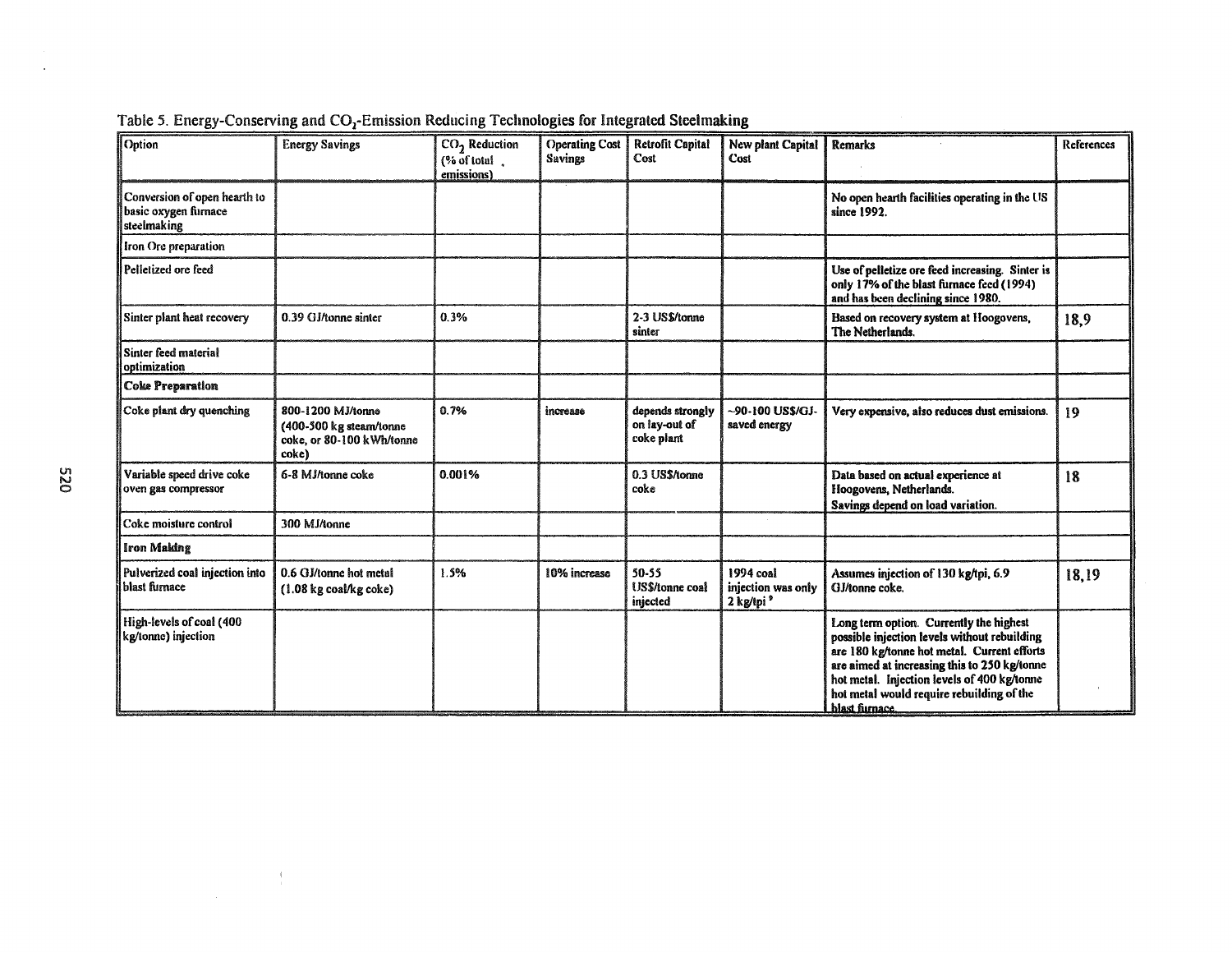| Option                                                | <b>Energy Savings</b>                                                        | CO <sub>2</sub> Reduction<br>(% of total)<br>emissions) | <b>Operating Cost</b><br><b>Savings</b>                            | Retrofit Capital<br>Cost                           | New plant Capital<br>Cost              | Remarks                                                                                                                                                          | References                     |
|-------------------------------------------------------|------------------------------------------------------------------------------|---------------------------------------------------------|--------------------------------------------------------------------|----------------------------------------------------|----------------------------------------|------------------------------------------------------------------------------------------------------------------------------------------------------------------|--------------------------------|
| <b>Iron Making (continued</b>                         |                                                                              |                                                         |                                                                    |                                                    |                                        |                                                                                                                                                                  |                                |
| <b>Blast furnace top pressure</b><br>recovery turbine | 23-30 kWh/tonne hot metal<br>(~80-100 MJ/tonne hot metal)<br>80% utilization | 0.9%                                                    |                                                                    | $20 - 28$<br>US\$/tonne hot<br>metal <sup>10</sup> |                                        | Savings and costs depend on pressure in BF,<br>capacity of BF and gas cleanup system.<br>Energy savings based on Hoogovens actual<br>data.                       | 18,20                          |
| Recovery blast furnace gas<br>during charging         | 66 MJ/tonne hot metal<br>(3.2 PJ at 1994 prod.)                              | 0.2%                                                    |                                                                    |                                                    |                                        | Normally losses of 1.5% of total production.                                                                                                                     | 18                             |
| Recuperator hot blast stove                           | $< 80$ MJ/tonne hot metal                                                    | 0.2%                                                    |                                                                    | 18-20 US\$/GJ-<br>saved                            |                                        | Cost data based on Hoogovens.                                                                                                                                    | 18                             |
| Off gas recycling                                     |                                                                              |                                                         |                                                                    |                                                    |                                        |                                                                                                                                                                  |                                |
| Improved blast furnace<br>process control             |                                                                              |                                                         |                                                                    |                                                    |                                        | Experiences in Finland have lead to<br>reduction of coke use and increased<br>productivity.                                                                      | 16                             |
| AISI smelting reduction                               | 4-6 GJ/tonne hot metal                                                       | 10-14%                                                  |                                                                    | Option for 2010                                    | 160 US\$/tonne hot<br>metal            | Replaces coke ovens and blast furnace.<br>Assumes 21.95 GJ/tonne hot metal in 1994                                                                               | $21 + own$<br>estimates        |
| Romelt smelting reduction                             |                                                                              |                                                         |                                                                    |                                                    |                                        | Romelt saves no energy (uses 40-45<br>GJ/tonne hot metal) due to very high coal<br>and oxygen use, but is a recycling process for<br>zinc containing mill dusts. | own<br>estimates               |
| CCF smelting reduction                                | 8-10 GJ/tonne hot metal                                                      | 20-25%                                                  |                                                                    | Option for 2010                                    | 150-180 US\$<br>/tonne hot metal       | Replaces coke overs, ore preparation and<br>blast furnace.                                                                                                       | $21 + own$<br>estimates        |
| DIOS smelting reduction                               | 2-5 GJ/tonne hot metal                                                       | $5 - 13%$                                               |                                                                    | Option for<br>2005-2010                            | 150-200 US\$<br>/tonne hot metal       | Replaces coke ovens, ore preparation and<br>blast furnace.                                                                                                       | $21 + \text{own}$<br>estimates |
| Corex smelting reduction                              | 3-6 GJ/tonne hot metal                                                       | $7 - 15%$                                               |                                                                    |                                                    | 210-250 US\$<br><i>Aonne hot metal</i> | Replaces coke ovens and blast furnace.                                                                                                                           | $16, 21 +$<br>own<br>estimates |
| Basic Oxygen Furnace                                  |                                                                              |                                                         |                                                                    |                                                    |                                        |                                                                                                                                                                  |                                |
| BOF gas + sensible heat<br>recovery                   | < 916 MJ/tonne crude steel 16                                                | 2.6%                                                    | material losses<br>reduced to 1% <sup>11</sup>                     | 13 US\$/tonne<br>crude steel                       |                                        | Retrofit costs based on Hoogovens retrofit of<br>two convertors.                                                                                                 | 22, 16                         |
| <b>Casting</b>                                        |                                                                              |                                                         |                                                                    |                                                    |                                        |                                                                                                                                                                  |                                |
| Increased continuous casting<br>to 100%               | 2.48 GJ/tonne crude steel                                                    | 1%                                                      | reduced material<br>losses are<br>important (not<br>accounted for) |                                                    |                                        | Assume that current continuous casting ratio<br>of 89.5% (1994) increases to 98%.                                                                                | 16                             |

Table 5. Energy-Conserving and CO<sub>2</sub>-Emission Reducing Technologies for Integrated Steelmaking (continued)

 $\sim$ 

 $\bar{z}$ 

 $\sim$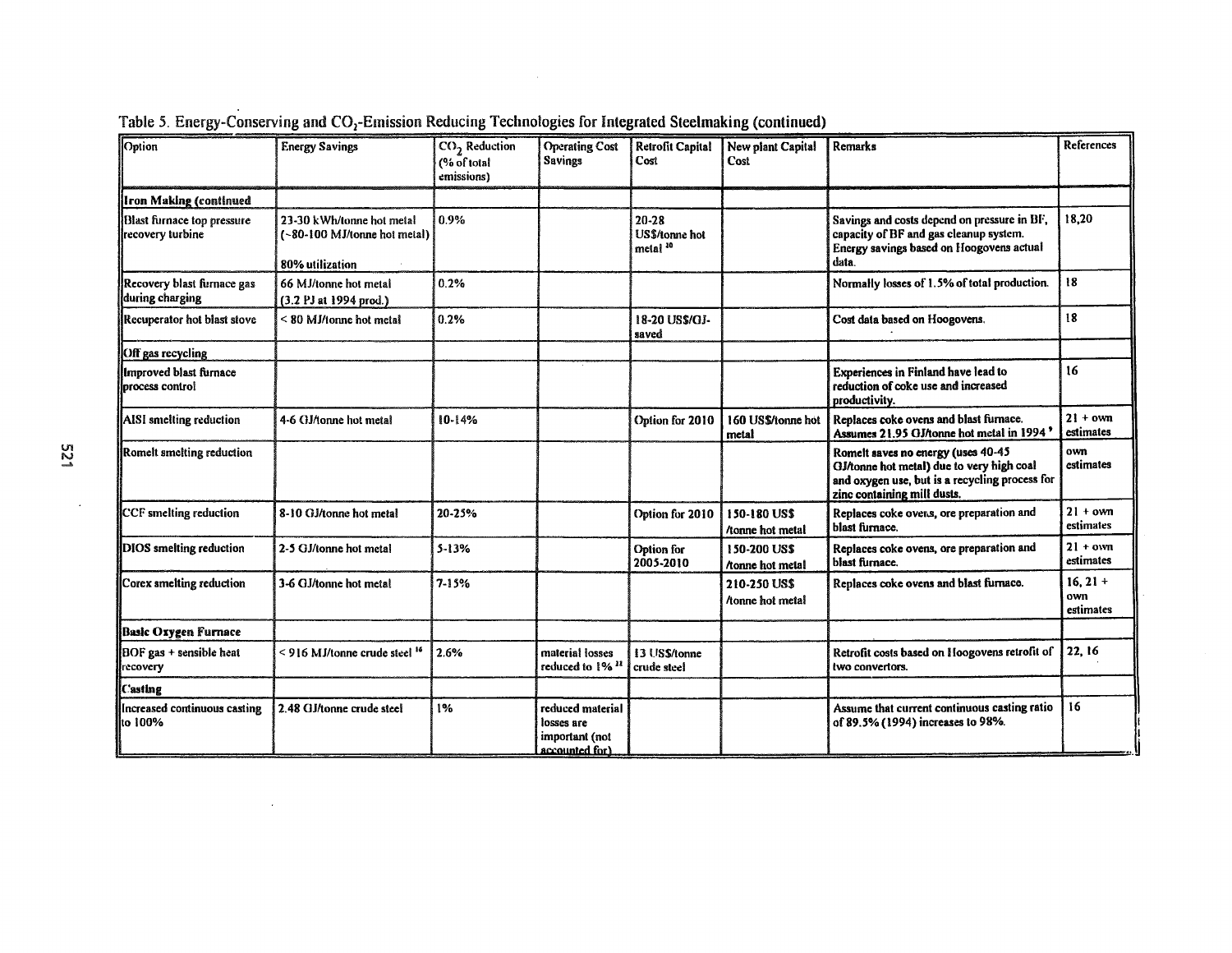| Option                                            | <b>Energy Savings</b>                                                                                                  | CO <sub>2</sub> Reduction<br>$(% 6$ f total<br>emissions) . | <b>Operating Cost</b><br><b>Savings</b> | Retrofit Capital<br>Cost                                                    | New plant Capital<br>Cost                 | Remarks                                                                                                                                                                                                                               | References      |
|---------------------------------------------------|------------------------------------------------------------------------------------------------------------------------|-------------------------------------------------------------|-----------------------------------------|-----------------------------------------------------------------------------|-------------------------------------------|---------------------------------------------------------------------------------------------------------------------------------------------------------------------------------------------------------------------------------------|-----------------|
| Casting (continued)                               |                                                                                                                        |                                                             |                                         |                                                                             |                                           |                                                                                                                                                                                                                                       |                 |
| Efficient ladle preheating and<br>drying          | Energy use can be reduced to<br>0.02 - 0.03 GJ/tonne crude<br>steel by using recuperative<br>burners/computer control. |                                                             |                                         |                                                                             |                                           | No data available on energy use in ladle<br>preheating in the US. Generally up to about<br>0.06 GJ/tonne crude steel.                                                                                                                 | 19              |
| I adle processing                                 |                                                                                                                        |                                                             |                                         |                                                                             |                                           | Ladie refining may increase scrap use BOF,<br>however, scrap use in BOF is quite high.<br>Higher scrap use is only feasible using fuel<br>injection into BOF.                                                                         |                 |
| Rolling                                           |                                                                                                                        |                                                             |                                         |                                                                             |                                           |                                                                                                                                                                                                                                       |                 |
| Hot connection                                    | $< 0.8$ GJ/tonne hot rolled<br>steel                                                                                   | 2%                                                          |                                         |                                                                             |                                           | Assuming 60% of hot rolled intake is treated<br>and a transport temperature of 700°C.                                                                                                                                                 | $\mathbf{u}$    |
| <b>Efficient reheating furnaces</b>               | 1.4 GJ/tonne hot rolled steel                                                                                          | 6.4%                                                        |                                         |                                                                             |                                           | Current energy use is 3.2 GJ/tonne <sup>9</sup> CO <sub>1</sub><br>savings assumes 88.5 Mtonnes are treated in<br>hot rolling mill.                                                                                                   | 19              |
| Efficient power use in the hot<br>  strip mill    | 95 kWh/tonne hot rolled steel<br>(340 MJ/tonne hot rolled<br>steel)                                                    | 4.7%                                                        |                                         |                                                                             |                                           | Current hot strip mill energy use in U.S. is<br>200 kWh/tonne (720 MJ/tonne) ° CO,<br>savings assumes 88.5 Mtonnes are treated in<br>hot rolling mill. A hot strip mill can use<br>about 105 kWh/tonne (378 MJ/tonne)<br>(Hoogovens). | 19 <sup>°</sup> |
| Thin slab casting                                 | 2.6 GJ/tonne hot rolled steel                                                                                          | 7.1%                                                        | cost reduction of<br>20-25%             | replaces casting<br>and hot strip<br>mill                                   | 30-60% lower.<br>depending on<br>capacity | Assumes 60% of strip can be treated.<br>Current processes include CSP, ISP,<br>ConRoll.                                                                                                                                               | 21              |
| Heat recovery at the<br>annealing line            | 82 MJ/tonne hot rolled steel                                                                                           | 0.06%                                                       |                                         | 0.9 S\$/tonne<br>(Extra costs<br>compared to<br>standard<br>annealing mill) |                                           | Energy savings based on actual experience at<br>Hoogovens. In US, estimated 13 Mtonnes<br>production in 1994 <sup>25</sup> Total savings in US<br>would be 1.1 PJ.                                                                    | 18,19           |
| <b>Ceneral O&amp;M</b>                            |                                                                                                                        |                                                             |                                         |                                                                             |                                           |                                                                                                                                                                                                                                       |                 |
| Good housekeeping                                 | 0.4 - 0.6 GJ/tonne crude steel<br>(2% savings following<br>experiences in European<br>(Inion)                          | 2%                                                          | N.A.                                    | N.A.                                                                        |                                           | Typically 2-5% savings.                                                                                                                                                                                                               |                 |
| <b>Energy monitoring and</b><br>management system | $-0.3-0.5%$ of total energy use                                                                                        | $0.3 - 0.5%$                                                |                                         | 0.15 US\$/tonne<br>crude steel                                              |                                           | Savings will depend on current degree of<br>energy management systems.                                                                                                                                                                | 18              |

 $\alpha$ 

Table 5. Energy-Conserving and CO<sub>2</sub>-Emission Reducing Technologies for Integrated Steelmaking (continued)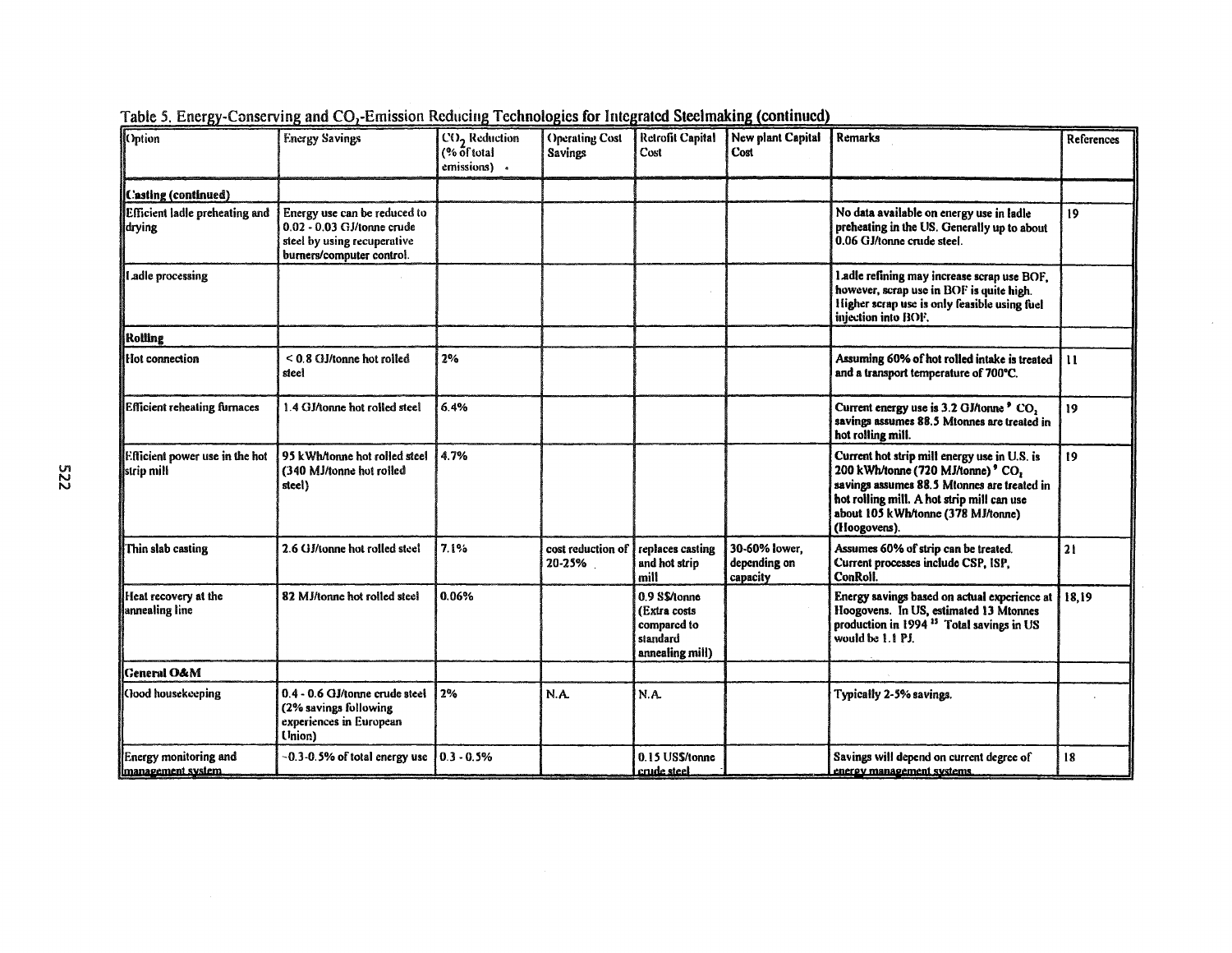| Cption                                 | <b>Energy Savings</b>                                                   | CO <sub>2</sub> Reduction<br>(% of total<br>emissions) | <b>Operating Cost</b><br><b>Savings</b> | Retrofit Capital<br>Cost | New plant Capital<br>Cost | <b>Remarks</b>                                                                                                                                                                                                                                                                                               | References |
|----------------------------------------|-------------------------------------------------------------------------|--------------------------------------------------------|-----------------------------------------|--------------------------|---------------------------|--------------------------------------------------------------------------------------------------------------------------------------------------------------------------------------------------------------------------------------------------------------------------------------------------------------|------------|
| Coal and oxygen injection              |                                                                         |                                                        |                                         |                          |                           |                                                                                                                                                                                                                                                                                                              |            |
| Natural gas and oxygen<br>linjection   | 20-30k Wh/tonne crude steel                                             | 0.4%                                                   |                                         |                          |                           | 35.87 Mtonnes EAF production <sup>25</sup>                                                                                                                                                                                                                                                                   |            |
| Foaming slag                           |                                                                         |                                                        |                                         |                          |                           |                                                                                                                                                                                                                                                                                                              |            |
| High power furnaces                    | 2k Wh/tonne crude steel per 2<br>мw                                     |                                                        |                                         |                          |                           |                                                                                                                                                                                                                                                                                                              |            |
| <b>IDRI feed stock</b>                 |                                                                         |                                                        |                                         |                          |                           | Use of DRI or another Fe-feedstock is<br>considered to upgrade the quality of the<br>product, as is need to cast in thin slab casters.<br>At 15% DRI-addition electricity<br>consumption will be slightly lower. However,<br>DRI production consumes about 11 GJ<br>natural gas/tonne and 110 kWh/tonne DRI. |            |
| Stirring gas injection                 | 5-30k Wh/tonne crude steel                                              | $0.1 - 0.6%$                                           |                                         |                          |                           |                                                                                                                                                                                                                                                                                                              |            |
| <b>Oxy-fuel burners</b>                | 4.4 kWh/tonne crude steel for<br>each Nm <sup>3</sup> O,                |                                                        |                                         |                          |                           |                                                                                                                                                                                                                                                                                                              |            |
| Scrap pre-heating                      | < 90k Wh/tonne crude steel<br>increased fuel use                        | < 1.5%                                                 |                                         |                          |                           |                                                                                                                                                                                                                                                                                                              |            |
| Il improved process control            | 8-38k Wh/tonne crude steel                                              | $0.2 - 0.8%$                                           |                                         |                          |                           |                                                                                                                                                                                                                                                                                                              |            |
| Cooling of furnace walls and<br>llroof | 0.24 GJ/ tonne crude steel<br>46 kWh/ tonne crude steel                 | 1.4%                                                   |                                         |                          |                           |                                                                                                                                                                                                                                                                                                              |            |
| Energy optimized furnace               |                                                                         |                                                        |                                         |                          |                           |                                                                                                                                                                                                                                                                                                              |            |
| Shaft furnace (Fuchs)                  | < 100 kWh/ tonne crude steel<br>(increased NG use of 0.25<br><b>GJ)</b> | < 1.6%                                                 |                                         |                          |                           | Operating at Sheemess, UK.                                                                                                                                                                                                                                                                                   |            |
| <b>IDC-arc</b> furnace                 | < 150 kWh/ tonne crude steel                                            | $< 3.0\%$                                              | lower                                   |                          |                           |                                                                                                                                                                                                                                                                                                              |            |
| Casting and rolling                    |                                                                         |                                                        |                                         |                          |                           | Similar technologies can be applied as in<br>integrated plants, although CSP is favorable<br>at low canacities.                                                                                                                                                                                              |            |

 $\,$  .

| Table 6. Energy-Conserving and CO <sub>2</sub> -Emission Reducing Technologies for EAF Steelmaking |  |
|----------------------------------------------------------------------------------------------------|--|
|----------------------------------------------------------------------------------------------------|--|

 $\hat{\mathcal{A}}$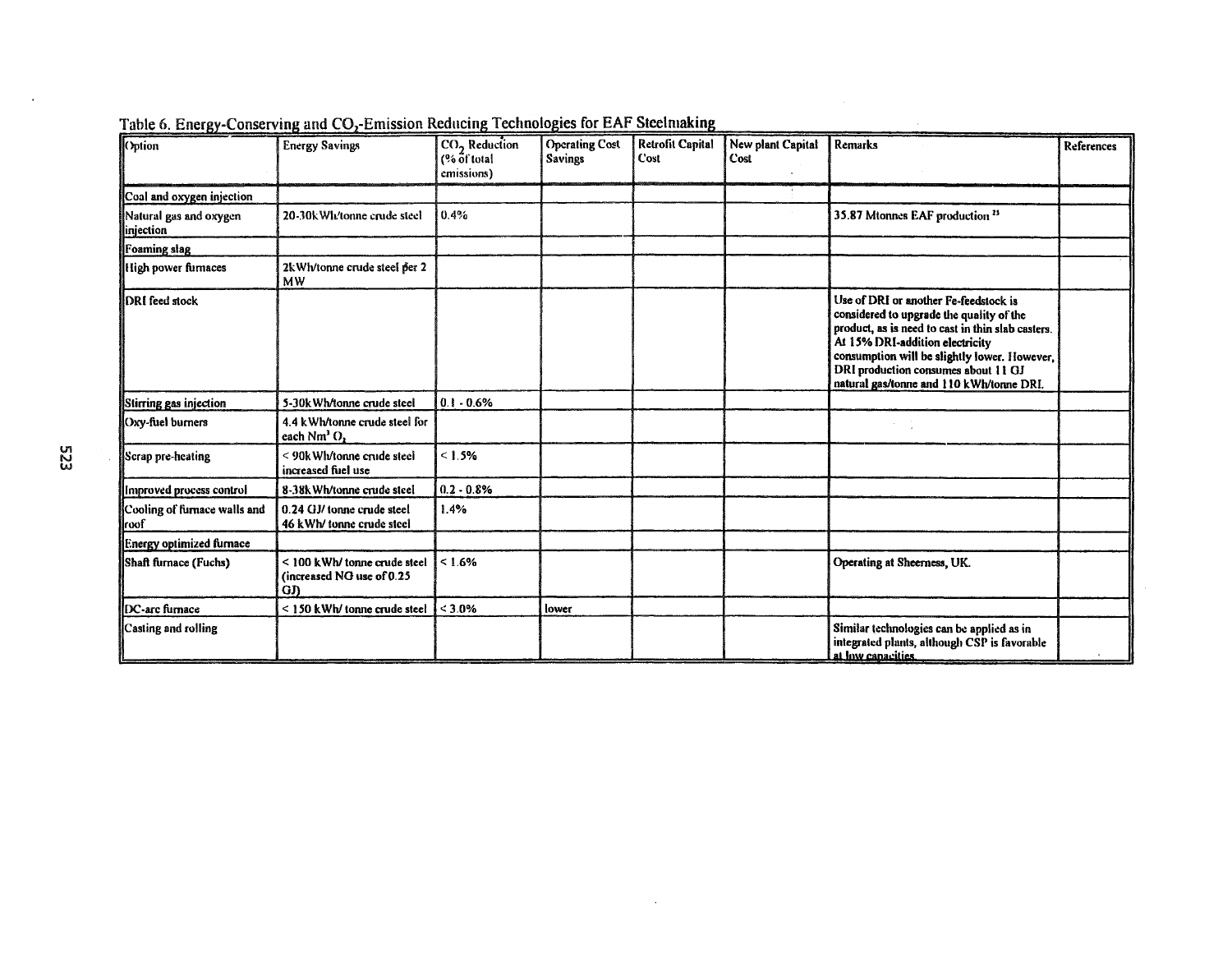### **Integrated Steel Plant Model**

Model development is the art of balancing the need for detail against the cost of obtaining and representing that detail. All models experience revision in scope as they are applied to increasingly complex problems. At this early stage of model development the model is able to represent the overall effects on materials and energy use of many changes in steel plant operations. For many other changes, additional enhancements will be required, but the structure of the current model can readily support such enhancements. As emphasized above, the model provides a generic context for testing the application of energy conserving technologies with the resulting changes in materials and energy flows used to calculate the net effect on CO<sub>2</sub> emissions.

The model is being developed as a series of linked spreadsheets. Each major process in steel manufacture is modeled on a separate sheet of an Excel workbook. For clarity, each spreadsheet represents a unit operation model as a simple line diagram of the process. In addition to the process models, an overview is presented on a separate sheet showing the major energy and materials links between processes. Figure 1 shows this overview diagram somewhat simplified for legibility. The individual process models are linked by materials and energy flows. Figure 1 shows that the model represents an extended integrated steel plant in that both a basic oxygen furnace (BOF) line and an electric arc furnace (EAF) line are used. The key input to the model is total net production requirement in tons per day. At the overall plant level, the user can specify the mix of BOF and EAF production. All other parameter selections are made on the specific process sheets. The process models currently include coke plant, sinter plant, hot blast supply, BOF, EAF, and blast furnace. Models for casting, forming and finishing will be added.

Figure 1, Overview of Integrated Steel Plant Model

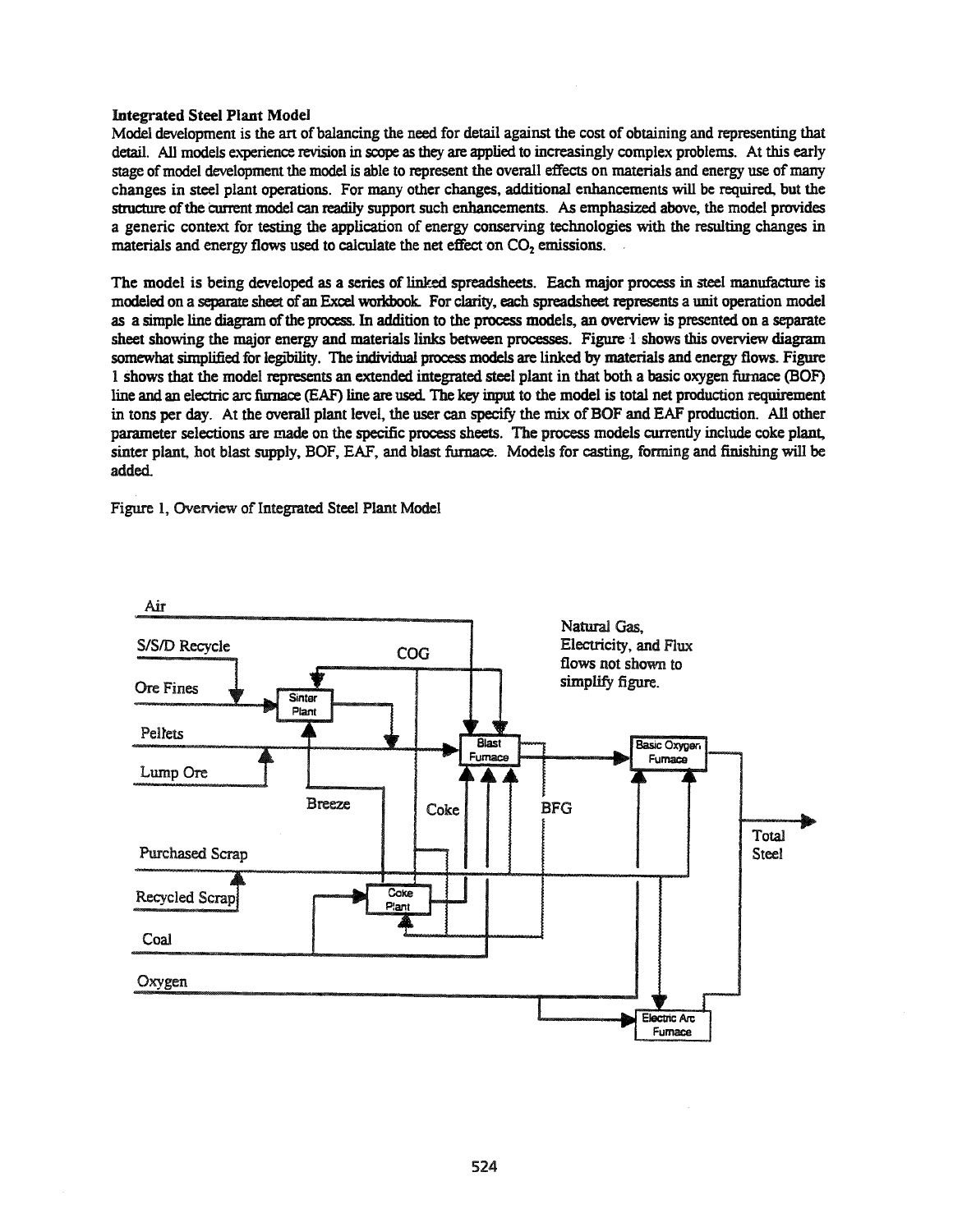The model was originally conceived as a single plant model. However, to check model precision, it was treated as a model of overall US steel production. That is, the total average daily production (tons per day) was input on the overview along with the 1995 mix of BOF and EAF production, and the model was used to calculate the material inputs, energy use, and CO<sub>2</sub> emissions. The results were compared against AISI statistics for 1995. Initially, some coefficients were adjusted to force agreement with the statistics. Essentially, this amounts to calibrating the model to current operating practice. This exercise produced two very useful results. First, the calibrated model can be regarded as representative of average plant practice so that subsequent analysis on the individual plant level is calibrated to that practice. Second, it suggests that the model may be useful at the overall industry level to examine the impact at that level of changes in technology. We are aware of the risks here because of plant diversity, but believe this approach to have promise in policy evaluations.

In general, the model traces material and energy flows through the plant using the principles of mass and energy conservation supplemented by coefficients from representative industry practice. For instance, the blast furnace has 10 materials inputs, including iron sources, fuels, oxidants, and fluxes. Consumption of each material input is calculated in proportion to the hot metal production according to representative practice. The hot metal production is determined by input requirements for the BOF that, in tum. are determined by the share of production allocated to the BOF. Default coefficients selected to represent average practice may be replaced by user-selected values. Co-products, such as blast furnace or coke oven gases and slag, are also calculated. The utilization of byproduct gases is particularly important to the plant energy balance. Further development ofthe model is now focused on its role as a context for evaluating conservation options, such as those presented in Table 5. In some cases, model refinements are required to properly represent a technology. Additional development needs include a parallel cost model and modules for upstream and downstream activities to better represent full life-cycle implications.

Some interesting results have been obtained with the current model. Examples include estimation of the  $CO<sub>2</sub>$ reduction benefits of increased coal injection, changes in the mix of BOF and EAF output, changes in scrap feed to the BOF. and the use of top gas pressure recovery on the blast furnace. These results are presented using the model as a model of the industry as a whole calibrated to 1995 operations as described above. An increase of coal injection from the current average level of about 50 lb. coal per ton of hot metal to a technical limit of about 400 lb. coal per ton of hot metal results in a carbon emission reduction of 3.0 million tons or about 6% of current emissions. An increase in EAF production from the current 40% level to 45% oftotal steel production will result in a reduction of about 2.4 million tons of carbon per year or 5% of current emissions. Increasing scrap feed to the BOF is a similar strategy to a shift to EAF. An increase from 10% of feed as scrap to 20% offeed as scrap results in a reduction of 4 million tons of carbon per year. As a final example, the universal application of top gas turbines to recover energy from blast furnace gases would reduce carbon emissions by about 0.5 million tons per year.

#### Conclusions

Our analysis to date has demonstrated that energy and materials savings associated with steel plant capital investments since 1975 have contributed substantially to the recovery ofthose investments. assisting the industry in achieving profitable operation. At the same time. those investments have dramatically reduced energy use and the associated carbon emissions. The evaluation of new investment opportunities that offer energy conservation benefits is essential to understanding the potential for further emission reductions. However, the diversity of the industry and of the available technologies makes such an evaluation very challenging. A promising approach is to develop conservation supply curves using a mass and energy balance model to evaluate individual technologies in the context of an integrated plant. Such a model is also useful to obtain first order estimates of possible benefits these technologies may offer when applied industry-wide.